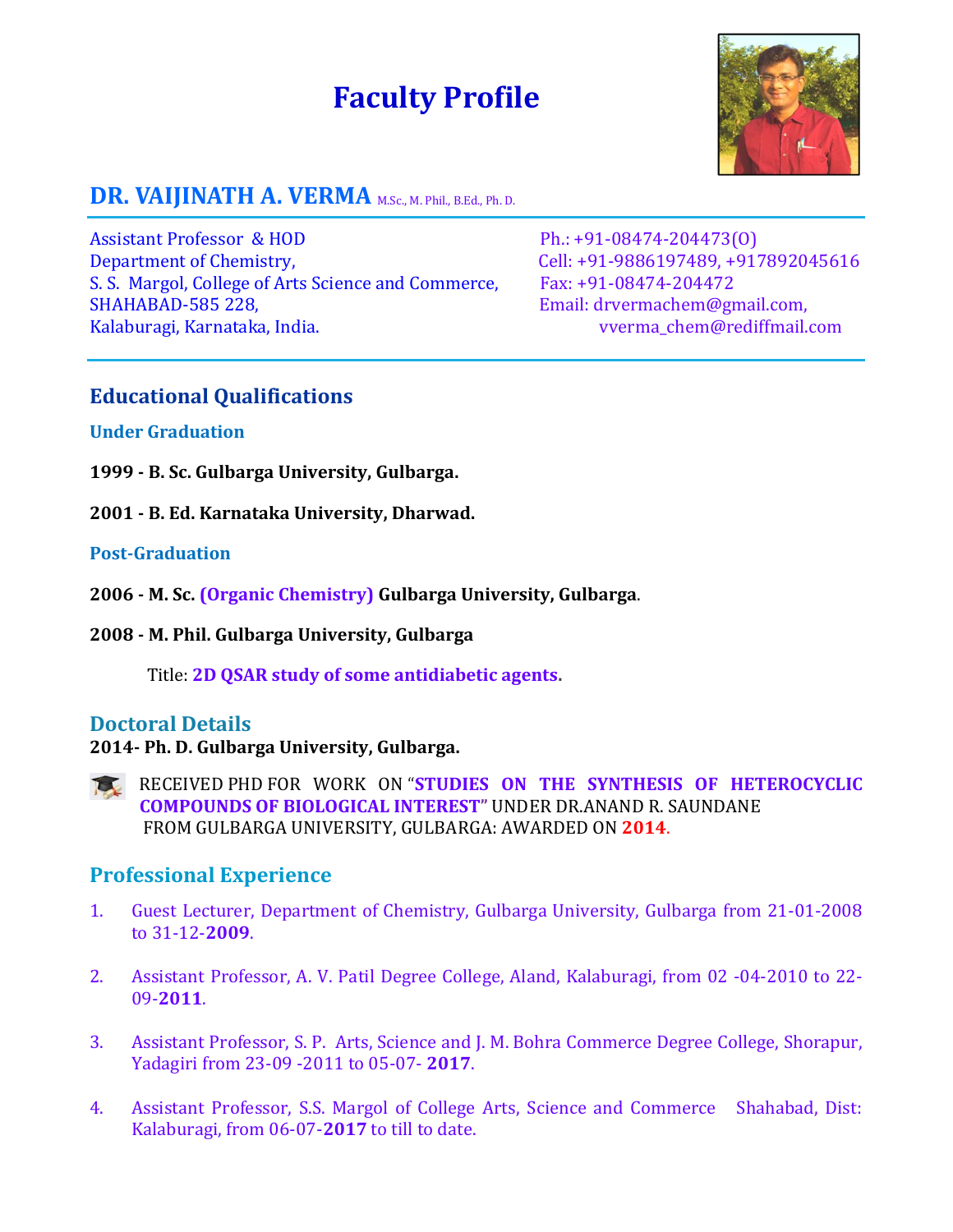# **Administrative Experience**

- 1. HOD, Department of chemistry from **01.08.2011** to till date.
- 2. Served as a coordinator and member in various committees (IQAC, NAAC, Sports, cultural, Admission, General-UGC, Entry in service).

# **Refresher/Orientation Courses attended**

- **1.** *65th Orientation Course* organized by UGC-Academic Staff College, University of Hyderabad, Hyderabad during from 20.06.2010 to 16.07.**2010**.
- **2.** Refresher Course on *Recent Trends in chemical Sciences* organized by the Department of Chemistry, H.R.D.C (UGC-Academic Staff College), University of Hyderabad, Hyderabad during 13th July to 02nd August **2016**.
- **3.** Refresher Course on *Degree College Teacher Training Program in Chemistry* organized by Indian Institute of Science Challakere campus at Kudapura Chitradurga, Karnataka during 22nd November to 12th December **2018**

# **Attended Teacher trainings**

- 1. Teacher empowerment training for Assistant Professors organized by Department of Collegiate Education, Government of Karnataka At Gulbarga University, Gulbarga during16th -22nd October **2011**.
- 2. Degree College Teachers Training Program in Chemistry organized Center of Excellence in Science and Mathematics education, Indian Institute of Science, Challakere Campus at Kudapura Chitradurga, Karnataka during 22nd November to 12th December **2018.**

## **Courses Taught**

UG-Physical chemistry, inorganic chemistry and organic chemistry.

## **Research Project Completed**

1. One UGC sponsored Minor Research Project on "Synthesis and biological evaluation of some novel indolyl-pyrimidine derivatives" Project cost Rs. 185000.00 (approved) Rs.182214.00 (utilized) was completed on 28-Mar-**2015**.

#### **Research Projects Communicated**

1. Studies on the synthesis of indoloisoquinoline, pyridine analogues of biological interest under assistance for development of state s &t councils programme of DST (GOI) Delhi, dated **24-05-2018.** Estimated amount **Rs. 21.5 lakhs.**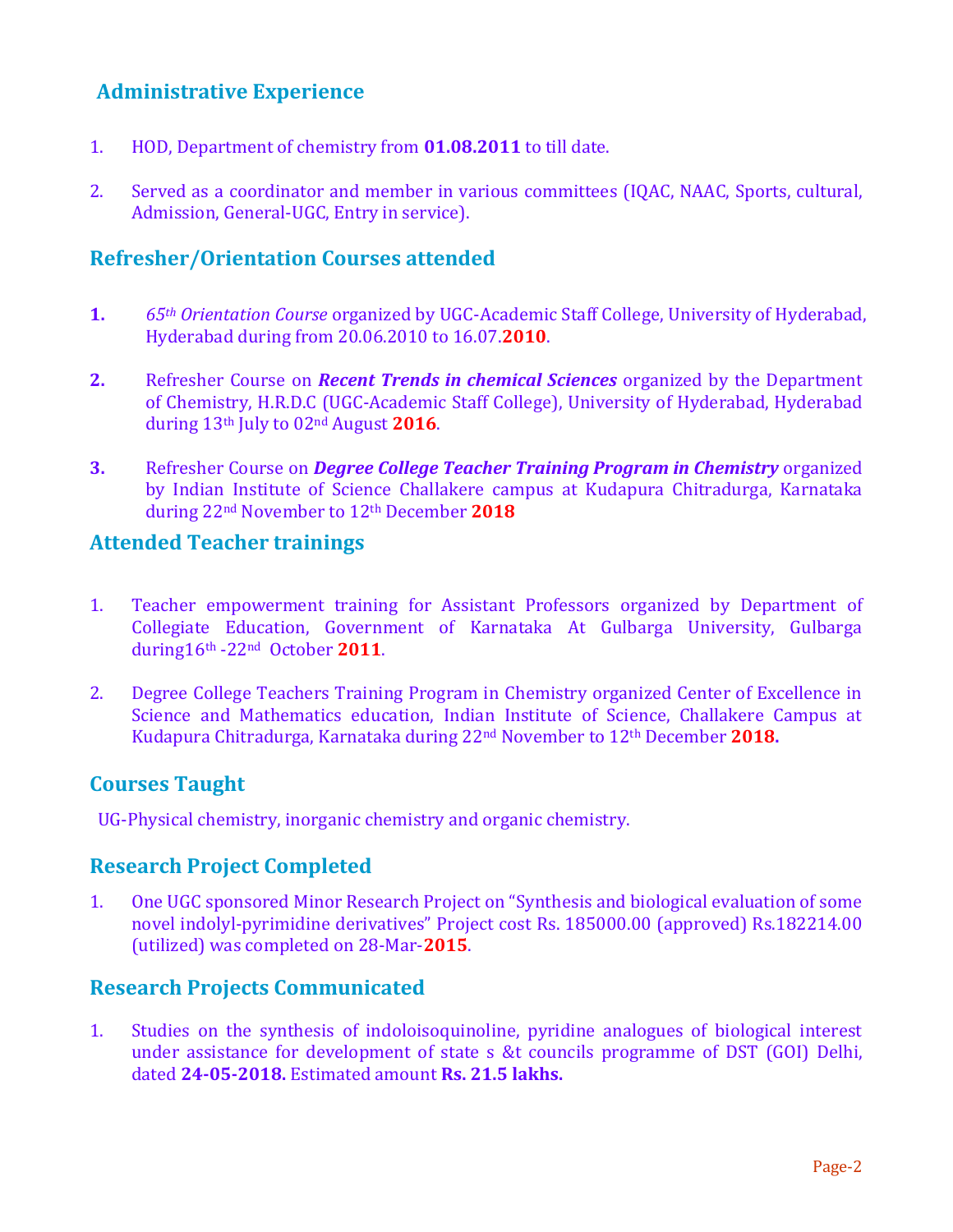2. Synthesis, Spectral characterization and biological assay of novel indoloisoquinoline and pyridine moieties. Under K-FIST L1Programme to V.G.S.T Bangalore dated **26.09.2018.** Estimated amount **Rs.19.5 lakhs.**

# **Journal Publications**

- 1. Synthesis of Schiff Base Indolyl-1, 3, 4- Oxadiazole, Thiazolidinone and Azetidinone as Efficient Antimicrobial, Antioxidant, Anti-Tuberculosis and Anticancer Agents. **Vaijinath A. Verma**, Anand R. Saundane and Rajkumar S. Meti. *Asian Journal of Organic & Medicinal Chemistry,* 4(2): **2019**, doi.org/10.14233 [ISSN:2458-893]. **IF:--**
- 2. Synthesis of some novel 5-(8-substituted-11H-indolo[3,2-c]isoquinolin-5-ylthio)-1ʹ,3ʹ,4ʹoxadiazol-2-amines bearing thiazolidinones and azetidinones as potential antimicrobial, antioxidant, anti-tuberculosis and anticancer agents. **Vaijinath A. Verma**, Anand R. Saundane, *Polycyclic Aromatic Compounds*, 2019 /doi.org/ 10.1080/ 10406638. **2019**. 1628782 [ISSN:1563-5333] **IF: 2.0**.
- 3. Synthesis, antimicrobial and antioxidant studies of some newly indolo[3,2-c]isoquinoline derivatives. **Vaijinath A. Verma**, *Russian journal of General Chemistry*, 88(10): 628- 2645, **2018**. [ ISSN: 1608-3350 ] **IF: 0.658**.
- 4. Synthesis and biological evaluation of some novel pyrido[2,3-d]pyrimidine derivatives as antimicrobial and antioxidant agents. **Vaijinath A. Verma** and Rajkumar S. Meti. *International Journal of Chemical and Pharmaceutical Sciences* 7(3): 39-49, **2016**. [ISSN: 0976-9390] **IF: 0.684.**
- 5. Synthesis and biological evaluation of some novel indolyl-pyrimidine derivatives. **Vaijinath A. Verma***, International Journal of Recent Scientific Research*, 6(3): 3120- 3124, **2015**. [ISSN: 0976-3031] SJ**IF: 6.86.**
- 6. Synthesis, antimicrobial and antioxidant activities of some new 5, 6-diamino-1, 3 dimethylpyrimidine-2, 4(1H, 3H)-dione derivatives. **Vaijinath A. Verma**, *World Journal of Pharmacy and Pharmaceutical Sciences,* 4(1): 1258-1268, **2014**. [ISSN: 2278-4357], **SJIF:7.421**.
- 7. Understanding the antiperglycemic agents of thiazolidinediones analogues using Quantitative Structure Activities Relationship (QSAR) models**. Vaijinath A. Verma**, *World Journal of Pharmacy and Pharmaceutical Sciences*, 3(3), 2212-2221, **2014**. [ISSN: 2278- 4357], **SJIF: 7.421**.
- 8. Synthesis and biological activities of some new annulated Pyrazolopyranopyrimidines and their derivatives Containing Indole Nucleus. Anand R. Saundane, Prabhaker Walmik, Manjunatha Yarlakatti, Vijaykumar Katkar, and **Vaijinath A. Verma**, *Journal of Heterocyclic Chemistry*, 51( 2): 303-314, **2014**. [ISSN: 1943-5193] **IF: 0.962**.
- 9. Synthesis, antimicrobial and antioxidant activities of some new 5-(2-methyl-1H-indol-3 yl)-1,3,4-oxadiazol-2-amine derivatives. Anand R. Saundane, Vijaykumar Tukaram Katkar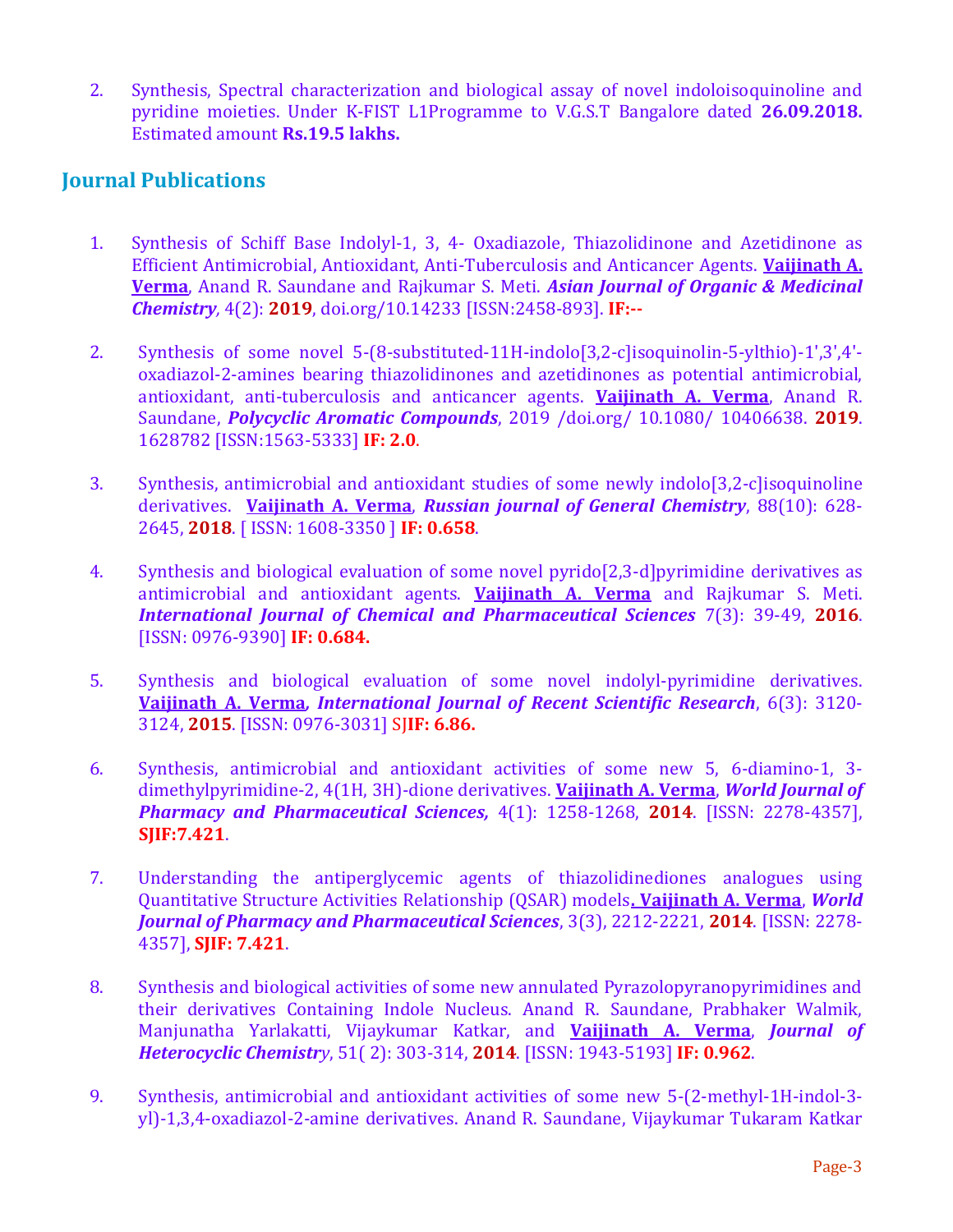and **Vaijinath A. Verma** *Journal of Chemistry*, ID718937, 9 http:// dx.doi. org/ 10.1155/2013/718937, **2013**. **IF: 1.726**.

- 10. Synthesis, antimicrobial and antioxidant activities of N-[(5'-substituted 2'-phenyl-1Hindol-3'-yl)methylene]-5Hdibenzo[b,f]azepine-5-carbohydrazide derivatives. Anand R. Saundane, Vijaykumar Tukaram Katkar and **Vaijinath A. Verma.** *Journal of Chemistry*, ID 530135, 9, http://dx.doi.org/10.1155/2013/530135, **2013**. **IF: 1.726**.
- 11. Synthesis, antimicrobial and antioxidant activities of some new 5-(2-methyl-1H-indol-3 yl)-1, 3, 4-oxadiazol-2-amine derivatives. Saundane Anand R**, Vaijinath A. Verma** and Katkar Vijaykumar. *Journal of Chemistry*, ID 148412, 9 http://dx.doi.org/10.1155/2013/148412, **2013**. **IF: 1.726**.
- 12. Synthesis of novel 2-amino-4-(5'-substituted 2'-phenyl- 1H-indol-3'-yl)-6-aryl-4H-pyran-3 carbonitrile derivatives as antimicrobial and antioxidant agents. Saundane A R, Katkar Vijaykumar, **Vaijinath A. Verma**. *Bioorganic & Medicinal Chemistry Letters*. 23: 1978– 1984, **2013**. [ISSN: 0960-894X (Print)] **IF: 2.539**.
- 13. Synthesis of some new indolo[2,3-c]isoquinolinyl pyrazole,-1,3,4oxadiazoles and their biological activities. Saundane A R, **Vaijinath A. Verma** and Katkar Vijaykumar. Medicinal Chemistry Research, 22:3787-3793, **2013**. [ISSN: 1054-2523 (Print)]. **IF: 1.058.**
- 14. Synthesis of some new indolo[2,3-c]isoquinolinyl pyrazole,-1,3,4oxadiazoles and their biological activities. Saundane A R, **Vaijinath A. Verma** and Katkar Vijaykumar. Medicinal Chemistry Research, 22:3787-3793, **2013**. [ISSN: 1054-2523 (Print)]. **IF: 1.058.**
- 15. Synthesis and Antioxidant and Antimicrobial Activities of N-[(5'-Substituted 2'-phenyl-1Hindol-3-yl)methylene]-5-(pyridin-4-yl)-1,3,4-oxadiazol-2-amines. Saundane A R, Katkar Vijaykumar, **Vaijinath A. Verma**. *Journal of Chemistry*, Article ID 718937, 9, http://dx.doi.org/10.1155/2013/718937, **2013. IF: 1.726**.
- 16. Synthesis, antimicrobial and antioxidant activities of indolyl-pyridopyrimidine, pyrazolopyridinemoities. Saundane A R, Katkar Vijaykumar, **Vaijinath A. Verma** and PrabhakarWalmik. *Medicinal Chemistry Research*, 22:806-817, **2013**. [ISSN: 1054-2523 (Print) ] **IF: 1.058**.
- 17. Synthesis , antimicrobial and antioxidant activities of some new 1'-10-substituted 5H, 6H, 7H,-indolo[2,3-c]isoquinolin-5ylthio)formyl-3', 5'-disubstituted pyrazoles,-3'-methyl pyrazol-5'-one and- 1',3',4'oxidiazol-2'-thiones. Saundane A R, **Vaijinath A. Varma** and Vijaykumar Katkar. *Heterocyclic Lett* 2(3): 333-348, **2012**. [ISSN: 2231-3087 (Print) **IF: --**
- 18. Synthesis and biological activities of some-5-substituted 2-phenyl-3-(6-aryl-3-cyano-2 substituted-pyridine-4-yl)indoles. Saundane A R, Vijaykumar Katkar Yarlakatti Manjunath, **Vaijinath A. Varma** and Prabhaker Walmik. *Indian J Heterocyclic Chem*, 20: 321-324, **2011**. [ISSN: 0971-1627 (Print) ]. **IF: 0.342**.
- 19. Synthesis and biological activities of some indole analogous containing pyridine, pyridopyrimidine and pyranonapthyridine system. Saundane A R, Vijaykumar Katkar,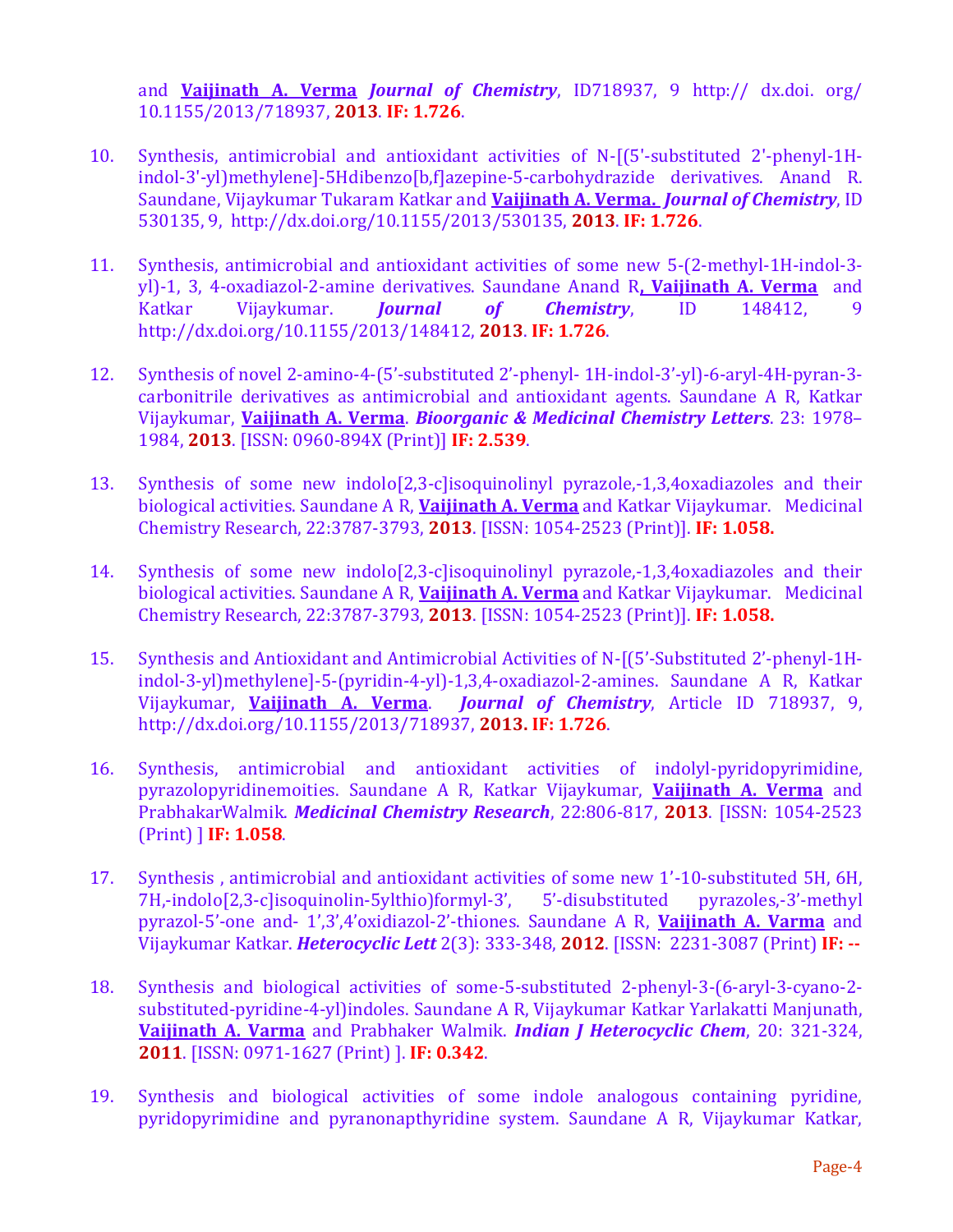Yarlakatti Manjunath, Prabhaker Walmik and **Vaijinath A. Varma**. *Heterocyclic Lett* 1(4): 339-350, **2011**. [ISSN: 2231-3087 (Print) ]. **IF:--**

### **Research paper communicated**

**1.** Synthesis and biological evaluation of some novel Schiff base indolyl-pyridine-bridged analogues, **Vaijinath A. Verma** synthetic communications (**communicated) june-2019.**

#### **Papers Presented in Research Symposia/Conferences**

- 1. Synthesis and biological evaluation of efficient antimicrobial, antioxidant, anti-tuberculosis and anticancer assays of carbonitrile derivatives, **Vaijinath A. Verma** Anand R. Saundane and Raju Shamrao A **National Conference** On "New Horizon in Biological Sciences for Human Welfare" Organized By Gulbarga University, Kalaburagi-585105, Karnataka, India, from 29th and 30th March, **2019**. DDSB-03, page no. 20.
- 2. Elicitation of protease inhibitors in chickpea cultivar ICCV-10 genotype by salicylic acid and Spermine, Raju Shamrao and **Vaijinath A. Verma**. A **National Conference** On "New Horizon in Biological Sciences for Human Welfare" Organized By Gulbarga University, Kalaburagi-585105, Karnataka, India, from 29th and 30th March, **2019**, PAB-02, Page no. 01.
- 3. Green synthesis and Charactering of silver and gold nanoparticles using seed extract of vernonia anthelmintica and evaluation of its antimicrobial activity **Vaijinath A. Verma** and Rajkumar S. Meti, presented in **International conference** on Global environmental challenges human health and sustainable developmen**t JNU, New Delhi** from 11th -13th January **2019**, Sl.No-227, page-227.
- 4. Synthesis of 6-(4-substitutedphenyl)-4-(5-substituted-2-phenyl-1hindol-3-yl)-1, 2-dihydro-2-oxopyridine-3-carbonitrile analogous and their antimycobacterial, antioxidant and anticancer activity against tumor cell lines, **Vaijinath A. Verma** and Rajkumar S. Meti, presented in **International conference of 39th Annual Conference of Indian Association of Biomedical Scientists (IABMS)**current concepts on the role of Indian medicine and Phytoceuticals in Maintenance of Health" Organized by PG Centre, Mangalore University at Jnana Kaveri, ChikkaAluvara Kodagu, Karnataka, India from 15th -17th Novembr **2018**, PP-21, page-103.
- 5. Synthesis, antimicrobial and antioxidant activities of new indole analogues containing triazolopyrimidine system Anand R. Saundane, Annapurana Halu, Kirankumar N.M and **Vaijinath A. Verma**, presented in Indian council of chemists in the 32<sup>nd</sup> annual conference organized by Department of studies in chemistry, Karnatak Unversity Dharwad during November 28th-30th **2013**. Poster OP-22, Page-163.
- 6. Synthesis, antimicrobial and antioxidant activities of some new 5-(2-methyl-1H-indol-3-yl)- 1,3,4-oxadiazol-2-amine derivatives Anand R. Saundane, **Vaijinath A. Verma**, VijaykumarKatkar, presented in Chemical Science section in the 100th Indian Science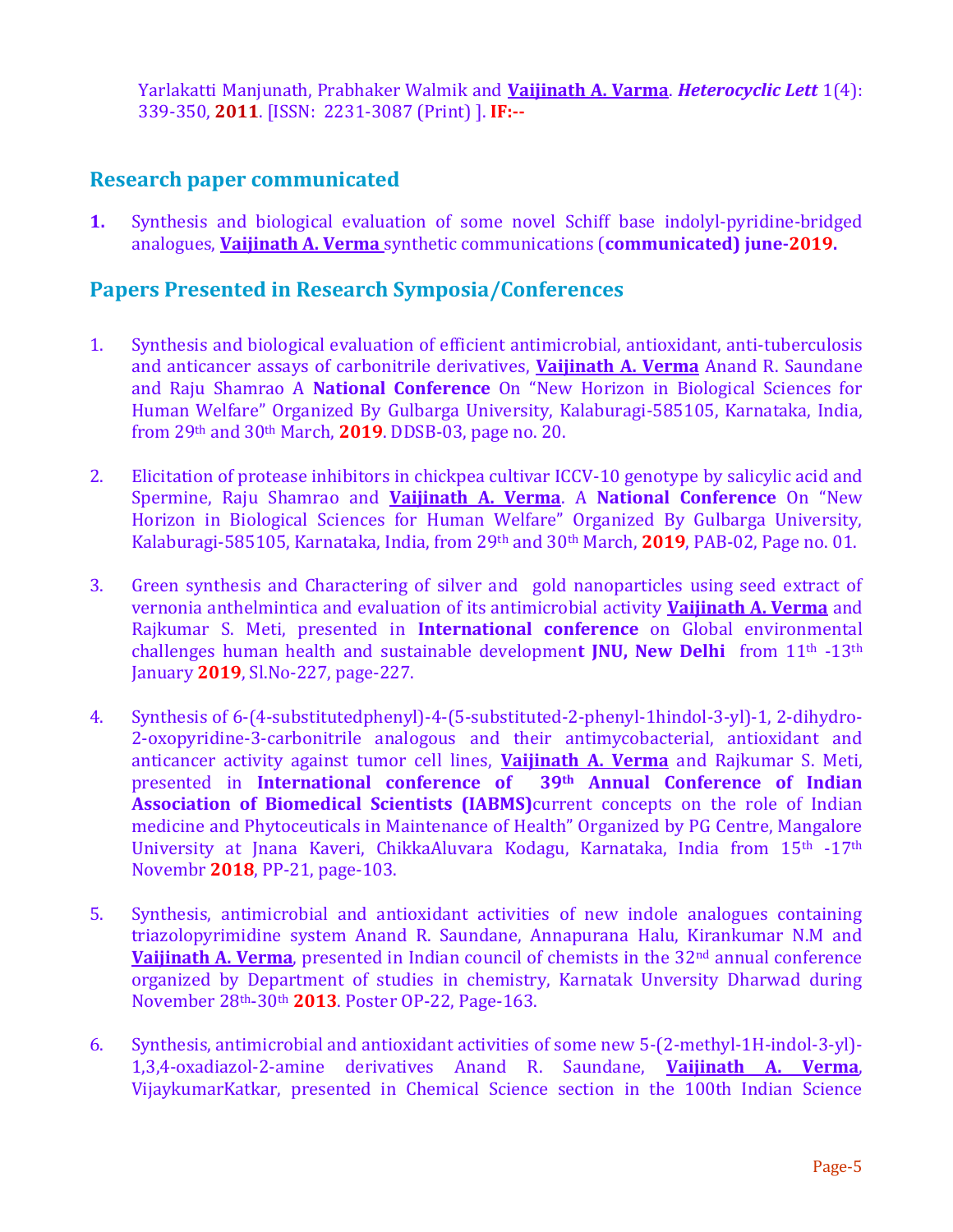Congress, 2013, Organized by University Calcutta, Kolkatta, West Bengal during December 01st -07th , **2013**. Poster 198, page-224.

- 7. Synthesis, antioxidant and antimicrobial, activities of N-[(5'-substituted 2'-phenyl 1H-indol-3'- yl)methylene]-5-(pyridin-4-yl)-1,3,4-oxadiazol-2-amines, Anand R. Saundane, Vijaykumar Katkar, **Vaijinath A. Verma**, presented in Chemical Science section in the 100th Indian Science Congress, 2013, Organized by University Calcutta, Kolkatta, West Bengal during December 01st -07th , **2013**. Poster 199, page-225.
- 8. Synthesis, antioxidant and antimicrobial activities of indolyl pyrazoles. A. R. Saundane, Yarlakatti Manjunatha, Prabhaker Walmik, Katkar Vijaykumar and **Vaijinath A. Verma**. Presented in the 99th Indian Science Congress (Chemical Science section), 2012, held at KIIT University, Bhubaneswar, during 03rd - 07th , January, **2012**. Poster No-31, Page-No. 67.
- 9. Synthesis and antimicrobial activity of some 5-substituted 2-phenyl-3-(6-aryl-3-cyano-2 substituted pyridin-4-yl)indoles and their derivatives. Saundane Anand R, Katkar Vijaykumar, Yarlakatti Manjunatha, **Vaijinath A. Verma**, Prabhaker Walmik and Miss. Kalpana R. Presented in the 98th Indian Science Congress-2011(Chemical Science section) held at SRM University, during January 3rd -7th , **2011**.
- 10. Synthesis of 6-[5-(2', 5'-disubstituted-1H-indol-3'-yl)-4-oxo-2-thioxo-1,2,3,4-tetrahydro pyrimidine-5-carbonitrile and their derivative and antimicrobial and antioxidant activities. Saundane Anand R, Yarlakatti Manjunatha, Katkar Vijaykumar, Prabhaker Walmik, **Vaijinath A. Verma** and Miss. Kalpana R. Presented in the 47th Annual Convention of Chemists 2010 and International Conference on Recent Advances in Chemical Sciences held at PanditRavishankar Shukla University, Raipur during December 23rd -27th , **2010**, Abstr. No. OP-25.
- 11. Synthesis of 2-oxo-6-phenyl-2-yl-4-(2',5'-distubstituted 1H-indol-3'-yl)-1,2 dihydropyrimidine-3-carbonitrile and their derivative and antimicrobial and antioxidant activities. Saundane Anand R, Yarlakatti Manjunatha, Vijaykumar, Katkar Prabhaker Walmik, **Vaijinath A. Verma** and Miss. Kalpana R. Presenated in the 47th Annual Convention of Chemists 2010 and International Conference on Recent Advances in Chemical Sciences held at Pandit Ravishankar Shukla University, Raipur during December 23rd -27th , **2010**, Abstr. No. OP-25.
- 12. Synthesis of some indole analogues containing Napthyridines and Pyrimidonaphthyridines and their antimicrobial and antioxidant activities. Saundane Anand R, Prabhaker Walmik, Yarlakatti Manjunatha, Katkar Vijaykumar, **Vaijinath A. Verma** and Miss. Kalpana R. Presented in the 29th Annual Conference of the Indian Council of Chemists held at Punjab University, Chandigarh during December 19th -21st , **2010**.
- 13. Synthesis and Biological evaluation of some new 1-(10-substituted 5H,6H,7H-indolo[2,3 c]Isoquinolin-5-yl thio)formyl, -3,5-disubstituted pyrazoles, -3-methylpyrazol-5-ones and - 1,3,4-oxadiazol-2-thiones. Saundane Anand R, **Vaijinath A. Verma**, Prabhaker Walmik, Yarlakatti Manjunatha, Katkar Vijaykumar, and Miss. Bharathi Halu. Presented in the 29th Annual Conference of the Indian Council of Chemists held at Punjab University, Chandigarh during December 19th - 21st , **2010**. Abstr. No. OP-26.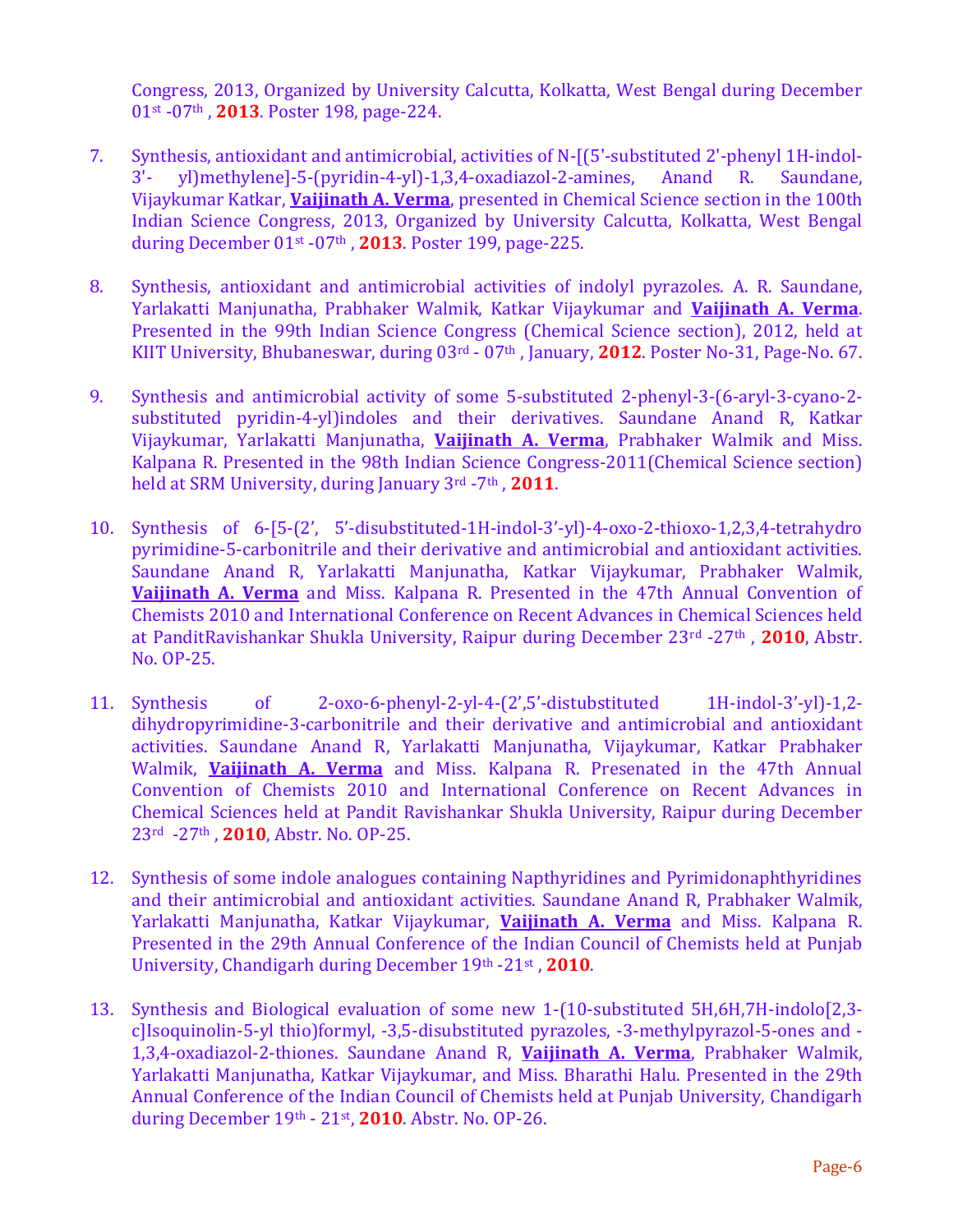- 14. Synthesis of Some New Indole Naptheridine-3-carbonitrile derivatives with their expected biological activity. Vijaykumar Katkar, Prabhaker Walmik, **Vaijinath A. Varma**, Yarlakatti Manjunatha And Saundane Anand R. Presented in the International Conference on Current 11 Trends in Chemistry and Biochemistry to be held at Department of Chemistry, Central College Campus, Bengaluru University, Bengaluru, Karnataka during December 18th -19th , **2009.** Abstr No. Poster 127, page No. 139.
- 15. Synthesis and antimicrobial activities of 6-amino-1-isonicotinoyl-4-(2',5'-disubstituted-1Hindol-3'-yl)-1,4-dihydropyrano[2,3-C]pyrazole-5-carbonitrile and their derivatives, Yarlakatti Manjunatha, Prabhaker Walmik, **Vaijanath A. Varma**, Vijaykumar Katkar and Saundane Anand R. Presented in the International Conference on Current Trends in Chemistry and Biochemistry to be held at Department of Chemistry, Central College Campus, Bengaluru University, Bengaluru, Karnataka during December 18th -19th , **2009**. Abstr No. Poster 128, page No. 139.

# **Workshops / Seminars / Conference attended**

- 1. UGC sponsored two days National level Seminar on Global warming and water Crisis organized by Channabasaveshwar Arts, Science & Commerce College, Bhalki, Bidar, Karnataka during 6th -7th March. **2010.**
- 2. UGC sponsored one day National Seminar on Nano Chemistry organized by the Department of postgraduate studies & Research in Chemistry, Gulbarga, University, Gulbarga held on 29th March. **2010.**
- 3. The 98th conference "the Indian Science Congress" organized by SRM University, Chennai during 3rd -7th, January. **2011**.
- 4. One workshop on Alternative to use of Animals in Life Science Education for Zoology teachers organized by Department of Zoology, Gulbarga University, Gulbarga held on 9th July, **2011**.
- 5. The 30th annual conference "Indian council of chemists" organized by Department of Chemistry, Osmania University, Hyderabad during 28th -30th, December. **2011**.
- 6. The 99th conference "the Indian Science Congress" organized by KIIT University, Bhubaneswar during 3rd -7th, January. **2012**.
- 7. UGC Sponsored two days National seminar on Recent Advances in Nano Science organized by Akkamahadevi Womens College, Bidar, Karnataka during 2nd& 3rd March. **2012**.
- 8. One day workshop on Impact Research & Funding Opportunities organized by Matashree Taradevi Rampure institute of Pharmaceutical Sciences Gulbarga-Karnataka held on 01st September. **2012**.
- 9. UGC Sponsored two days National Seminar on Recent Trends in Biodiversity of India organized by Muluk Sherier Irani Degree College Gulbarga during 11th -12th March. **2014.**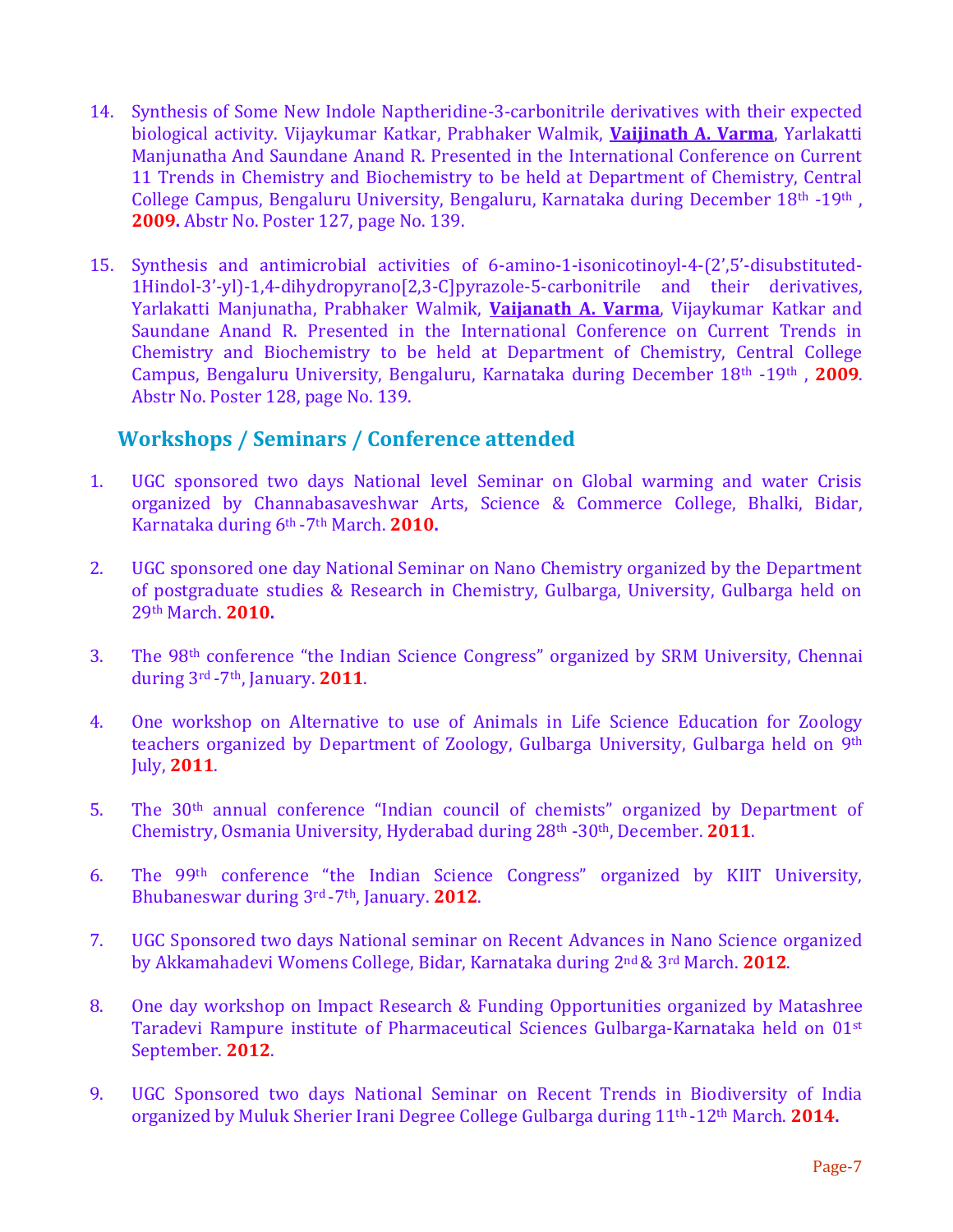- 10. UGC Sponsored two days National level seminar on Recent Techniques in Instrument Methods of Chemical Analysis organized by Karnataka Arts, Science and Commerce College Bidar, Karnataka during 26th-27th September. **2014**.
- 11. Two days workshop College Teacher on the Development of new Curriculum for Undergraduates organized the Department of postgraduate studies & Research in Chemistry, Gulbarga, University, Kalaburagi during 29th- 30th October. **2015**.
- 12. UGC Sponsored three days National workshop on Research Methodology organized by Department of Zoology, Government College Kalaburagi during 09<sup>th</sup> - 11<sup>th</sup> October. **2017**.

# **Conducted National seminars**

- 1. Experience of conducting UGC sponsored two days national seminars"The role of chemistry in Nano world" held on  $4<sup>th</sup>$  &  $5<sup>th</sup>$  **2013**, budgets of Rs.1.4 lakhs.
- 2. "Sustainable Chemistry in tackling Global Warming" held on 19th & 20th September **2014** with budgets of Rs.1.5 lakhs

#### **National seminar Commutated**

1. Impact of green chemistry on biodiversity and environmental challenges" (IGCBE-2018) submitted to Science and Engineering Research Board (SERB), New Delhi-110070. Dated **12-06-2018.** Estimated amounts **Rs. 2.2 lakhs.**

## **Serving as potential reviewer for reputed international journals**

- 1. The review article entitled "Functional Relaxant Effect of 6,7-dipropoxy-2H-chromen-2-one is mainly by Calcium Channel Blockade in ex vivo Assay of Tracheal Rings" *Journal of Medicinal Chemistry Research*-SPRINGER (**Feb-2019**).
- 2. The review article entitled "Design, Synthesis, Estrogenic And Antiestrogenic Activities of Some Triarylpyrazole Derivatives" Mahmoud A. RagabHeba A. Abd El Razik , Elham A. Afify, Khadiga A. Ismail, Mounir A. Khalil, Nargues S. Habib journal *Medicinal Chemistry Research*-SPRINGER (**March-2017**).
- 3. Xianping Dai, Mengshun Li, and Feng Geng**"**Omega-3 poly-unsaturated fatty acid EPA and DHA enhance dexamethasone sensitivity in multiple myeloma U266 cells by a p53/miR-34a/Bcl-2 axis" *Medicinal Chemistry Research*-SPRINGER (**October-2016**).
- 4. The review article entitled "Molecular Docking and ADMET studies of novel 1-(4 fluorophenyl) pyrazolidine-3, 5-dione derivatives as potential EGFR-TK inhibitors" *Medicinal Chemistry Research*-SPRINGER (**March-2016**).